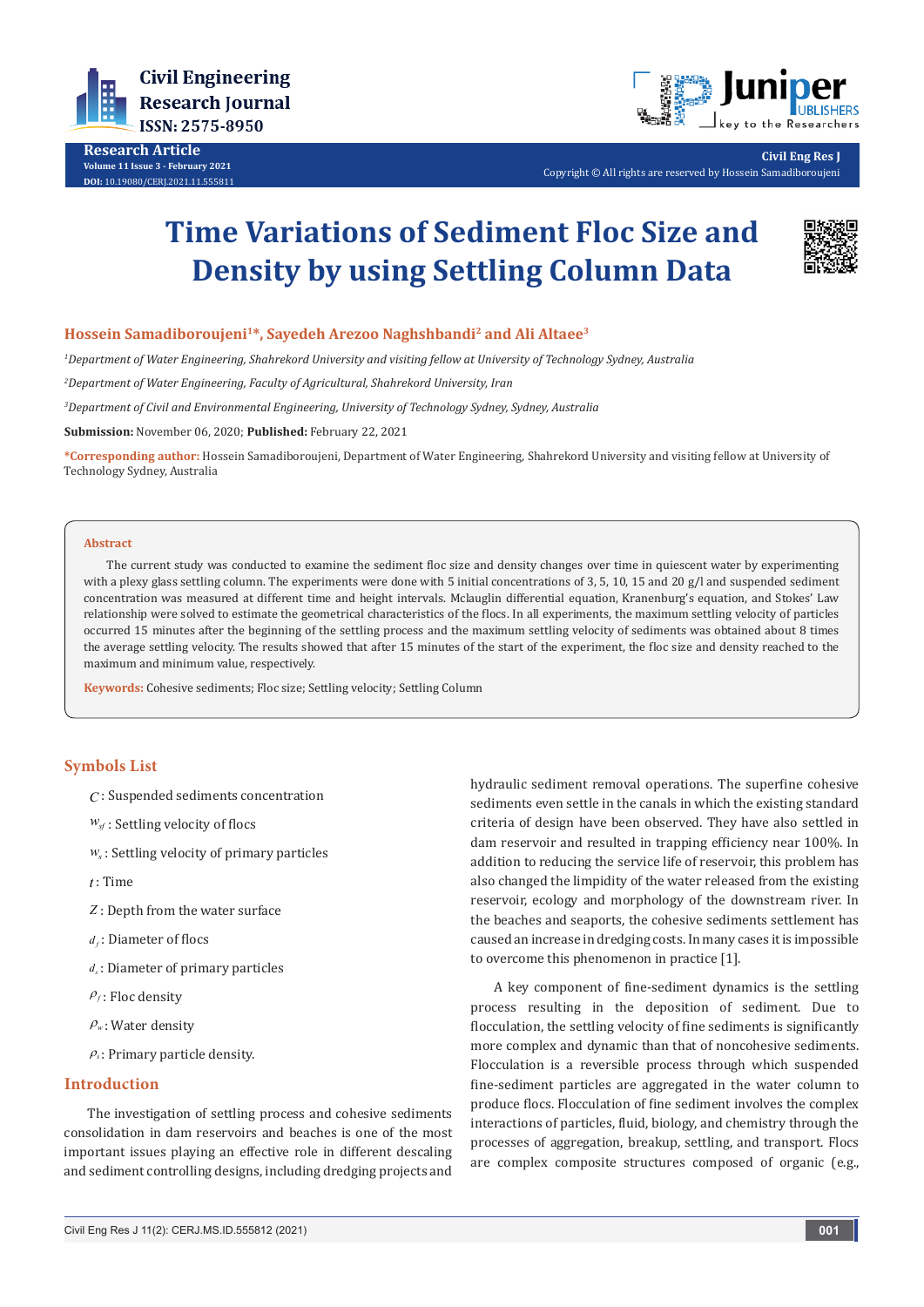bacteria and detritus) and inorganic (e.g., clay particles) materials that are formed through attractive electrochemical forces, biochemical bonding/binding, and interparticle collisions [2].

Based on the conducted research, the settling velocity of cohesive sediments varies from 0.01 to 10 mm/s. Normally, the maximum settling velocity of cohesive sediments occurs at the concentration of 2 -10 g/l. At the higher concentrations, the flocs are broken, and their velocity decreases too [3]. Generally, the settling velocity of cohesive sediments is dependent on how sedimentary particles stock to each other, flocs formation, and their characteristics. Studies conducted by shin et al. [4] showed that floc formation is done at the first 15 minutes of cohesive sediments' settling process, and the size of flocs reaches to its maximum value at this interval, and after that approximately remains constant until settlement occurs. This finding which is in agreement with those obtained by Spicer et al. [5] and Sanford et al. [3] shows that the maximum rate of flocculation process of cohesive sediments occurs 15 minutes after the experiment.

Zhongfan Zhu [6] developed a simple formula to relate the size and settling velocity of cohesive sediment flocs in both the viscous and inertial settling ranges. This formula maintains the same basic structure of the existing formula. However, it is amended to incorporate the fact that the flocculated sediment has internal fractal architecture and is composed of different-sized primary particles. Zhao et al. [7] developed a method to determine the settling velocity of both flocs and particles without using the fractal dimension. To achieve this goal, porosity was introduced as a substitute for the fractal dimension, and a simple method with three variables, floc diameter, mass concentration, and volume concentration of flocs, was developed. Results indicated that this method has higher accuracy than traditional methods such as the Stokes equation and the Rubey equation. Mhashhash et al. [8] used an extensive experimental setup using a particle image velocimetry (PIV) camera system to measure floc size distribution and establish a new settling velocity equation as a function of salinity and turbulence.

In practical applications involving sediment transport processes, various methods of identifying the settling velocity of flocs have been used. Numerous empirical and numerical models have been developed from laboratory and field data predicting the settling velocity of flocculated material. These models are grouped into six classes based on methods of formulation and level of complexity [9]. The six classes are listed in order of increasing complexity: (1) constant settling velocity, (2) simple empirical [10-12] (3) process-based empirical [13-16], (4) complex empirical [15,17-19], (5) fractal-based [20-22], and (6) Population Balance Equations [23,24]. It has been generalised that there are two distinct component groups of flocs: macroflocs and microflocs [18]. Macroflocs are large, highly porous (> 90%), fast settling aggregates which are typically the same size as the turbulent Kolmogorov (1941) microscale. Macroflocs ( $d_f$  > 160 $\mu$ m)

are recognised as the most important sub-group of flocs, as their fast-settling velocities tend to have the most influence on the mass settling flux [25]. The smaller microflow( $d_f$  > 160 $\mu$ m) are generally considered to be the building blocks from which the macroflocs are composed. Microflocs are much more resistant to a breakup by turbulent shear. Generally, they tend to have slower settling velocities, but exhibit a much wider range in effective densities than the larger macroflocs [26]. The initial research studies on the effect of sedimentary particles concentration on the settling velocity conducted by Mclauglin [27], show that the settling velocity of particles decreases as the sediment concentration increases. Researchers such as Cancio and Neves [28], Cancio and Neves [29], krone [30], Mehta and partheniades [31], and Mehta and partheniades [32] have defined the settling velocity as a function of fluid concentration. If a floc is settling within the viscous Reynolds region (i.e., when the particle Reynolds number, Re, < 0.5), the effective density for each floc could be obtained by applying a Stokes' Law relationship:

$$
w_{sf} = \frac{1}{18\mu} d_f^2 g(\rho_f - \rho_w)
$$
 (3)

where,  $\mu$  is the dynamic viscosity of water,  $\rho_f$  is the wet bulk density of floc,  $ρ_w$  is the density of water, and  $d_f$  is the floc diameter.

Son and Hsu, (2011) added the function of  $(1-\phi_f)^4$  to the aforementioned equation as follows to consider hindered settling, consistent with the formula suggested by Richardson and Zaki [33].

$$
w_{sf} = \frac{1}{18\mu} d_f^2 g \left( \rho_f - \rho_w \right) \left( 1 - \phi_f \right)^4 (4)
$$

Where,  $\phi_f$  is the solid volume fraction which is defined as  $\frac{C}{\rho}$ ,*C* is the sediment concentration. Both  $\rho_f$  and  $\rho_f$  are variables in this equation due to the flocculation process. Kranenburg [34] developed the following relationship to estimate the floc wet bulk density  $\rho_f$ :

$$
\rho_f = \rho_w + (\rho_s - \rho_w) \left(\frac{d_f}{d_s}\right)^{F-3} \tag{5}
$$

Where the densities is in g cm<sup>-3</sup> and  $d_f$  is in  $\mu$ m.  $d_f$  is the diameter of the primary particles and *F* is the fractal dimension which it is not a constant but a variable ranging from around 2.0 for a large floc aggregate and approaching 3.0 when floc is disaggregated into primary particles [35]. Assumption of constant fractal dimension, if in fact, it is a decreasing function of size, would cause the observed overprediction of density and settling velocity at large and small floc sizes. It is then legitimate to consider a continuous decrease of the fractal dimension as the size of flocs increases. The following power-law represents a reasonable proposed approximation for *F* :

$$
F = \alpha \left(\frac{d_f}{d_s}\right)^{\beta} \tag{6}
$$

Where the coefficient  $\alpha$  is proposed to be equal 3 and the exponent  $\beta$  can be calculated using the following boundary conditions criterion [20,36,37]: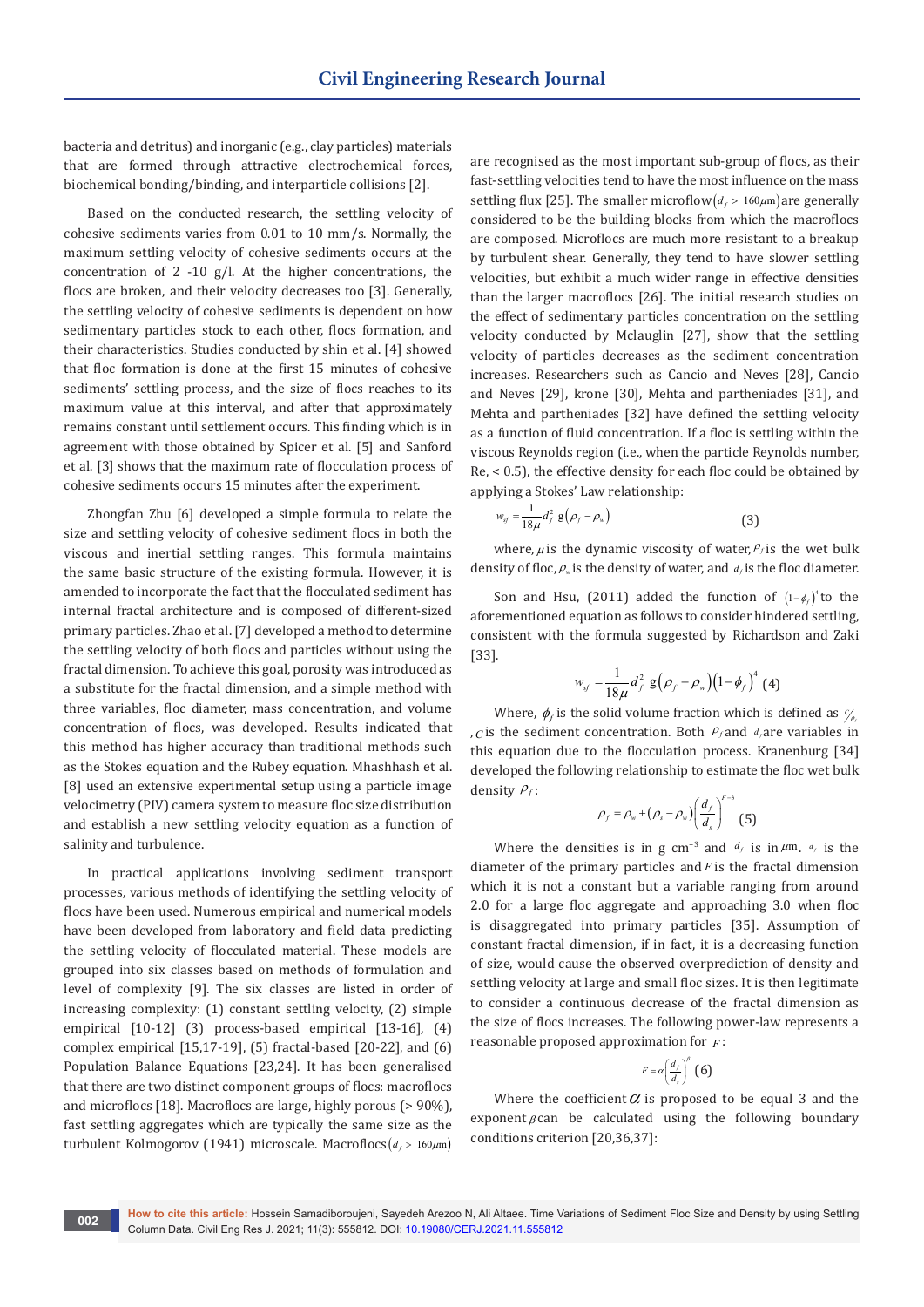$$
F = \begin{cases} 3 & \text{at } d_f = d_s \\ 2 & \text{at } d_f = d_{fc} \end{cases} (7)
$$

Where  $d_c$  is the characteristic floc size, this value can reach  $2000 \ \mu m$  [21].

The settling velocity of the sediment is obtained from the settling column data and Mclauglin's differential equation. Mclauglin [27] described a way for measuring the settling velocity

# **Materials and Methods**

## **Laboratory Model**

in the quiescent water carrying solids. He established his research using settling column and the following differential equation.

$$
\frac{\partial C \overline{w_s}}{\partial z} + \frac{\partial c}{\partial t} = 0
$$
 (8)

Where *C* is suspended sediment concentration ( $\text{kg/m}^3$ ), z is the vertical distance from a datum line (m), t is time (sec), and  $(\overline{w_s})$  is the settling velocity. In the current study, the time variability of the mud floc diameter and wet bulk density are investigated based on the settling column data.



**Figure 1:** Settling column, (1) storage tank (0.4 m3) for mixing water and sediment with desirable density, (2) pump to deliver water to settling column, (3) a mixer connected to appropriate electric motor, (4) plexy glass settling cylinder, 3 m height and 0.3 m diameter, and (5) sampling outlets, 0.3 m apart.

In this study, to perform experiments, the settling column model was constructed in the hydraulic laboratory of Shahrekord University. The model mentioned above was made of plexy glass with a total height of 3 meter consisting of 3 pieces of plexy glass columns; each one was 1 meter in length. These pieces were connected by ring and flange. The internal diameter of the column and the plexy glass thickness was chosen to be 0.19 m and 5 mm, respectively. The lower end of the column was connected to a conelike depletion canal, and a discharge valve was embedded beneath it, and the whole model was mounted on a leggy metal chassis (Figure 1). Additionally, in order to provide a mixture of water and sediment for performing experiments, a metal reservoir with 250 L capacity equipped with electronic mixer and booster pump was made, and the water transfer pipe from the reservoir to the top of the column was embedded into the column to transfer the mixture of water and sediment. Reading the water level in the model was done using a band meter with 3m length installed on the model. To determine concentration, sampling valves were installed on the settling column at 0.2 m depth intervals for sediment sampling.

# **Specification of the used sediment**

To conduct the current research, the sediments were collected from the dry bed of earth dam reservoir of Pirbalout located 20 km southwest of shahrekord and transferred to Laboratory. The

grain size distribution curves for sediment used in this work is presented in (Figure 2). According to the gradation curve, it is found that the sediments contain 64% clay and 36% silt. The median diameter of the sediment particle, d\_50, is obtained 3.5 μm. Also, the liquid limit (LL), plastic limit (PL), and plasticity index of the sediment was determined based on the ASTMD423 standard (ASTM 1972). The test showed that LL, PL, and plasticity index are 48.0, 37.2, and 10.8%, respectively. Density of the primary particles of the sediment was obtained  $2.69$  g/cm<sup>3</sup>.

## **Sediment concentration measurement**

To measure the sediments concentration at different times, sediment samples (≃100cc) were collected using sampling valves and then the suspended sediment concentration was measured by drying and weighing methods. To perform these measurements, digital balance with 0.001 gr accuracy and an oven with maximum internal heat of 120°C was used.

# **Experiment steps**

The experiments were performed in 3 steps in this research, including preparing the sediment and water mixture, transferring the mixture to the settling column model, and measuring during the settlement. In the first step, primarily the sediments were dried completely and beaten well by a metal hammer and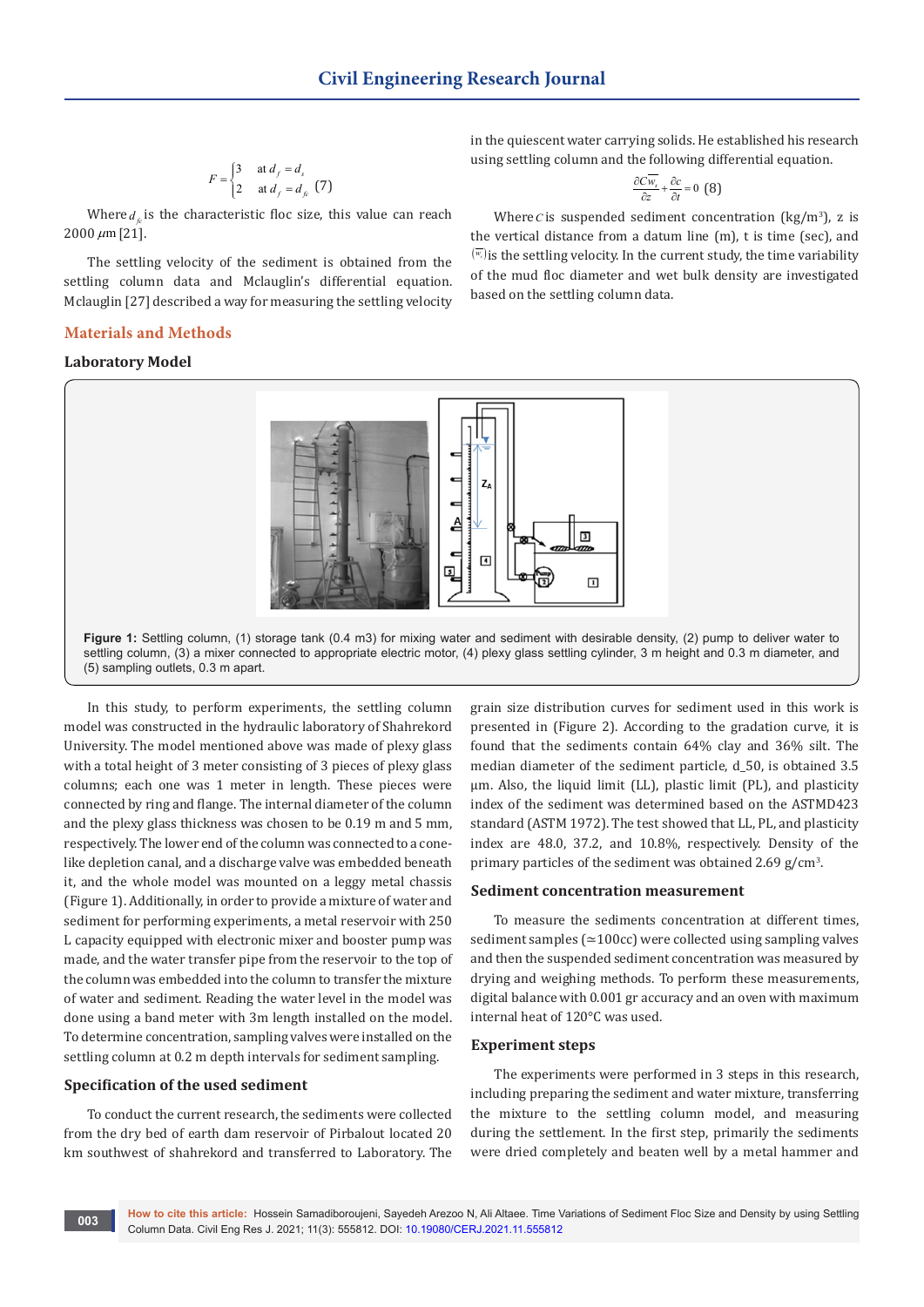passed through the sieve number 200. Given the initial intended concentration, a certain amount of dry sediments was selected and added to a certain amount of water in a 250 liters tank to prepare the water and sediment mixture, then using a mixer and a submersible pump (simultaneously), the mixture was completely

mixed for 1 hour to ensure that no floc has formed before the settling experiment. To perform the second step, a 1 inch pump was used and the mixture of sediment and water was transferred into the model. Considering the volume of the settling column and the pump discharge, it took us 1 minute to fill the column.



The initial concentrations under the test were 3, 10, 5, 15, and 20 g/l. For each of these initial concentrations, sampling was done at different depths to determine the concentration at times of 5, 15, 30, 60, 120, 240 and 480 minutes. Samples were also taken from depths of 0.4, 0.8, 1.4, 1.8, 2.4 and 2.8 m relative to the water surface in the model. Of course, at the time of starting the experiment, a control sample was taken for each initial concentration, to estimate the initial concentration. 2-5- Settling velocity computation method. In order to estimate the settling velocity, Mclauglin equation was used, which is defined as follows.

$$
\frac{dC_{(z,t)}}{dt} = \frac{\partial C}{\partial t} + \frac{\partial C}{\partial z} \cdot \frac{dz}{dt} = 0
$$
\n(9)

Where, C: the average concentration at different depths in a certain time interval, and  $\frac{d_z}{d_t} = \overline{w}(z,t)$ . By integrating the mentioned above equation and substituting  $\frac{d_z}{d_z} = \overline{w}(z,t)$  in this equation, we *t* have:

$$
(\overline{\mathbf{w}}\mathbf{C})_{z=d} = -\int_0^d \frac{\partial C}{\partial t} dz = -\frac{\partial}{\partial t} \int_0^d C dz \tag{10}
$$

According to the obtained equation, the settling velocity of suspended sediments is calculated as follows:

$$
(\overline{\mathbf{w}})_d = -\frac{\partial \int_0^d C dz}{C}
$$
 (11)

To use the mentioned above equation, the concentration changes curve was used, and the numerator is the area under the concentration distribution curve relative to the depth at different times.

# **Results and Discussion**

## **Changes in Concentration with Depth**

The concentration increases by increasing depth, and as time goes by, the concentration of sediments decreases due to the sediments settlement. According to the results of measuring sediment concentration, the concentration depth distribution at different times is shown in (Figure 3, a - e). The concentration depth distribution in the conducted experiments shows that 15 minutes after the beginning of settlement, the highest gradient of depth changes in concentration occurs (on average equal to 1.25 g/l per each meter of depth). In contrast, 60 minutes after the beginning of settlement, the maximum gradient of depth changes in concentration occur (on average equal to 0.14 g/l per each meter of depth). The reason can be attributed to the flocs reaching to their maximum size after the first 15 minutes and the maximum rate of settlement at this time [3,5]. Additionally, results showed as the initial concentration of experiment increases, the gradient of deep changes in concentration increases as well, such that the average gradient of depth changes in concentration for initial concentration of 3 gr/ L is equal to 0.3 g/l per each meter of depth. And for initial concentration of 20 g/l, this gradient is equal to 0.7 g/l per each meter of depth. This may occur due to the effect of high initial concentration on increasing the settling and sedimentation rate of suspended sediments.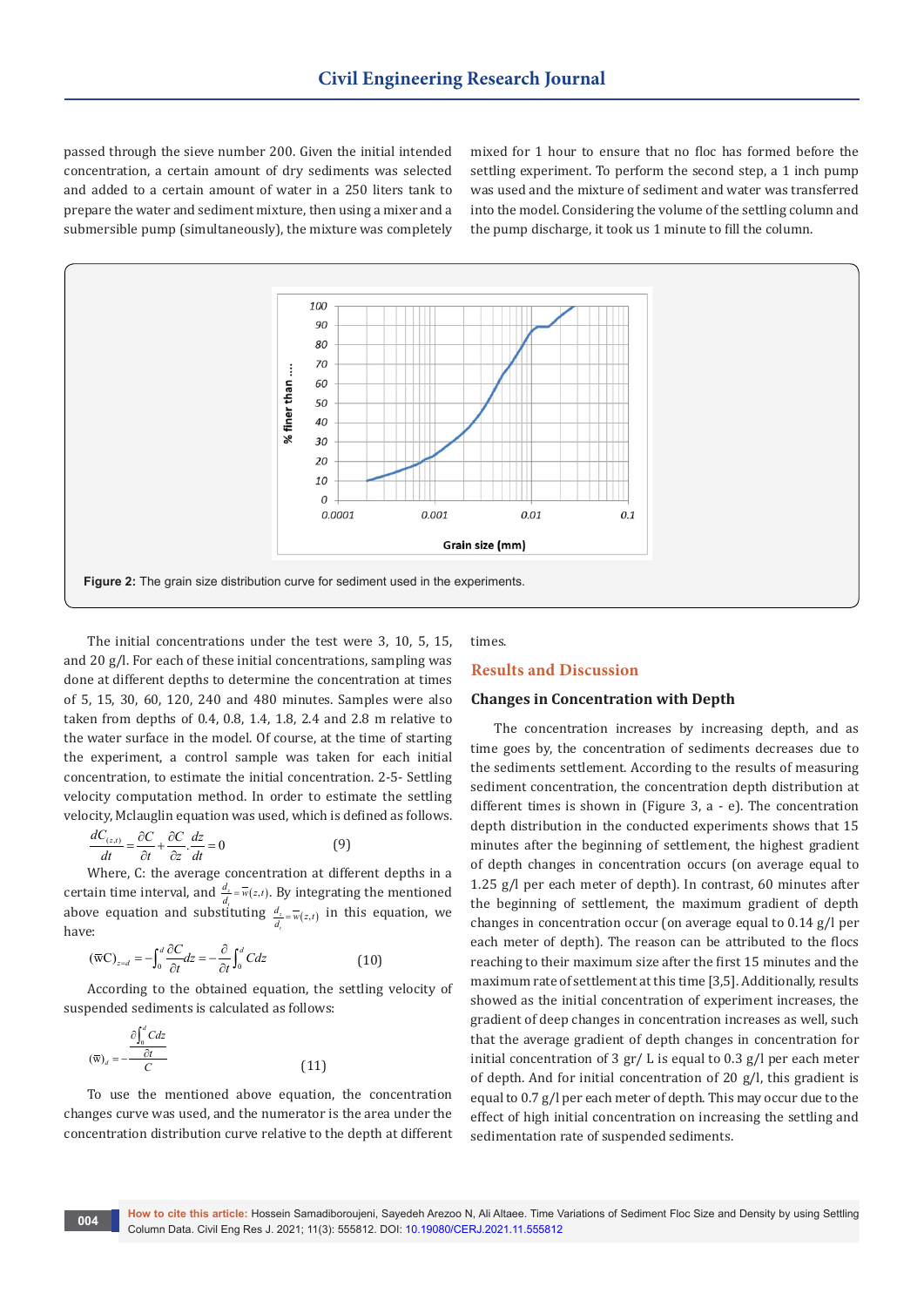

## **Changes in Concentration over Time**

To investigate time changes of sediments concentration, (Figures 4 and 5) are presented. As shown in these figures, for experiments with different initial concentrations, after 15 minutes of settling, concentration changes occur gradually. Still, after this time, the concentration reduction process becomes faster, and after 60 minutes of settling, the sediment concentration reaches 12% of initial concentration. After 120 minutes, the sediment

concentration reaches 5% of initial concentration. This shows that most of the sediments will be deposited in the first 1-2 hours of the experiment.

## **The settling velocity computation**

In order to compute the settling velocity of sediments based on equation (11), at first, the numerator i.e., the surface under the depth-concentration curve, which is  $\frac{\delta \int_{a}^{d} c d z}{\delta a}$ , should be determined. *t* δ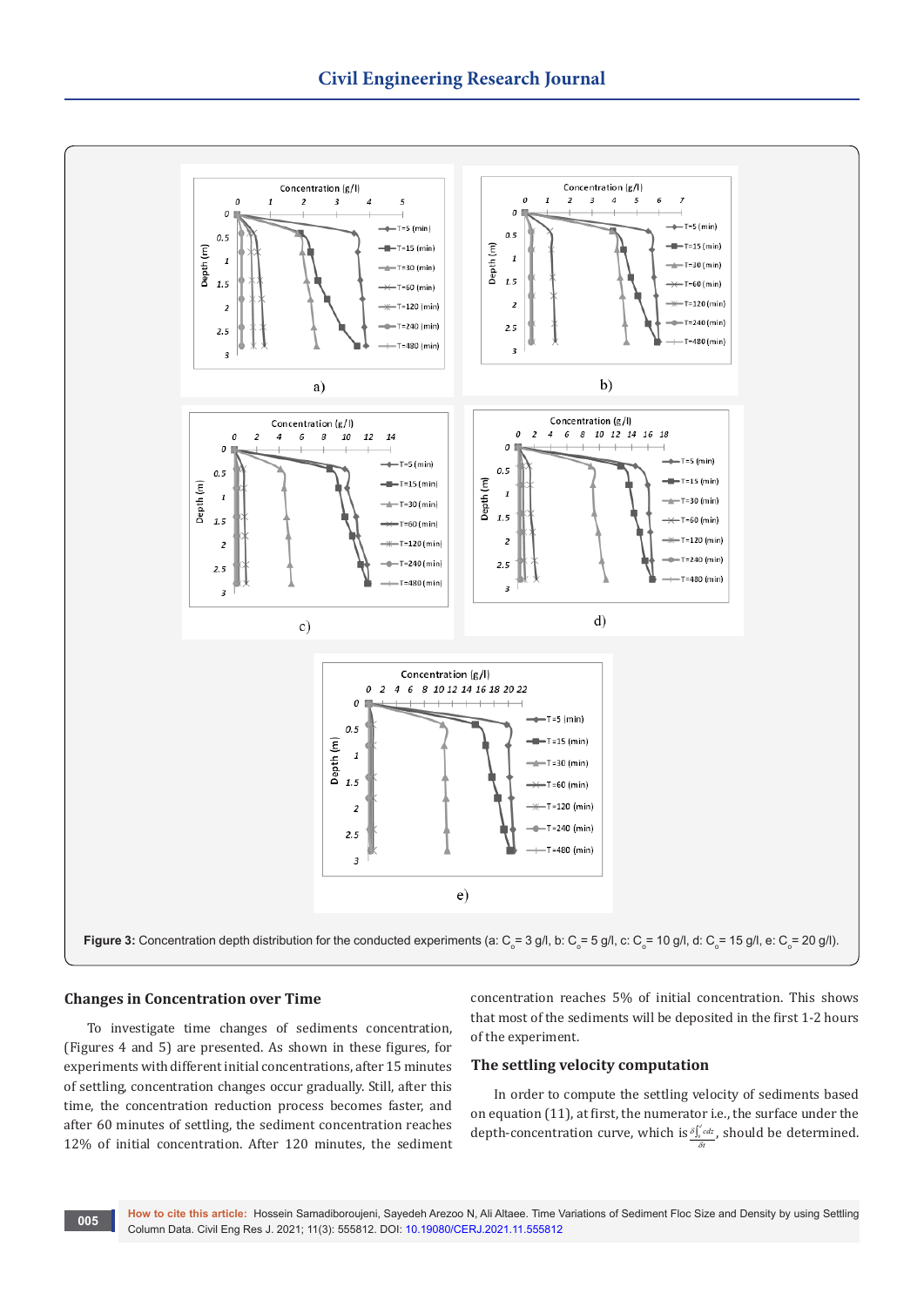To this purpose, (Figures 3-5) were used and the surface under the depth-concentration curve was separately calculated at depths of 0.4-0.8, 0.8-1.4, 1.4-1.8, 1.8-2.4 m using trapezoidal rule 5, 15, 240, 120, 60, 30 and 480 minutes after the start of the experiment. The settling velocity was calculated by dividing the surface under the curve by the average concentration at different depths at each moment. Results are presented in (Table 1) and (Figure 6, a-e). These figures for all experiments at different initial concentrations show that the average settling velocity has an increasing trend at first and after reaching to its maximum value 15 minutes after the start of the experiment, turns its direction and becomes descending. And finally, over time, it tends to zero. The settling velocity of sediments gets to the maximum value after 15 minutes of the start of the experiment because the flocs

reach to their maximum size. These results are in agreement with those obtained by shin et al. [4], Sanford et al. [3] and Spiner et al [5] showing that the maximum amount of flocculation occurs 15 minutes after the start of the experiment. Furthermore, the figures show that the maximum rate of settling velocity at a concentration of 3 g/l is equal to 5.84 mm/s. For initial concentrations of 5, 10, 15 and 20g/l, the maximum instantaneous settling velocity of sediments was obtained to be 4.822, 3.393, 2.557, and 2.135 mm/s, respectively; and the average settling velocity of sediments was calculated to be 0.738, 0.571, 0.474, 0.368, and 0.266 mm/s, respectively. This shows that the maximum settling velocity of sediments is about 8 times the average settling velocity of the sediments.



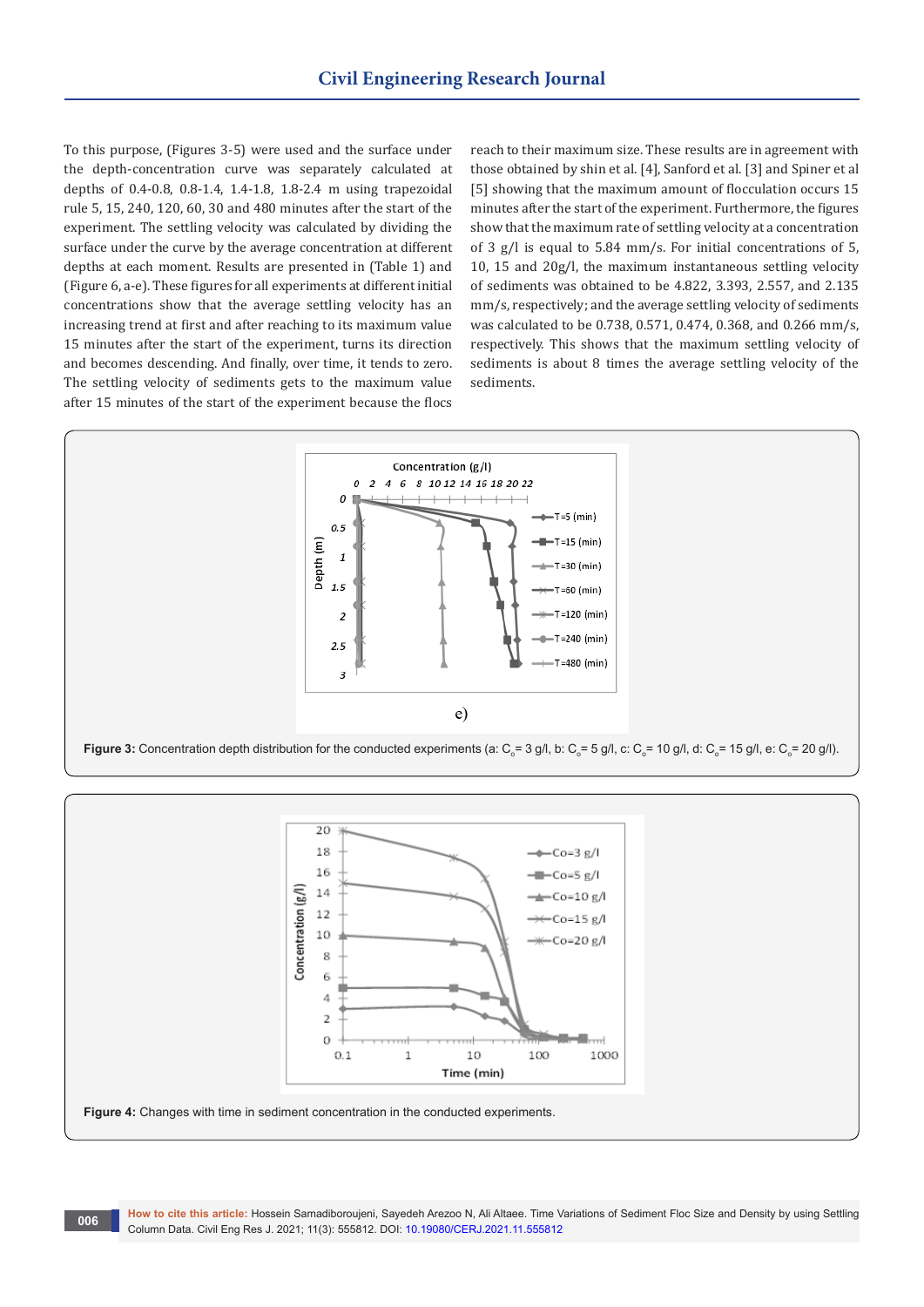



**How to cite this article:** Hossein Samadiboroujeni, Sayedeh Arezoo N, Ali Altaee. Time Variations of Sediment Floc Size and Density by using Settling **COLUM COLUMN DESCRIPS DESCRIPS DESCRIPS AND RESPONSIVE DESCRIPS DETAILS DESCRIPS ON A POST DETAILS DESCRIPS DE<br>Column Data. Civil Eng Res J. 2021; 11(3): 555812. DOI: [10.19080/CERJ.2021.11.555](http://dx.doi.org/10.19080/CERJ.2021.11.555812)812**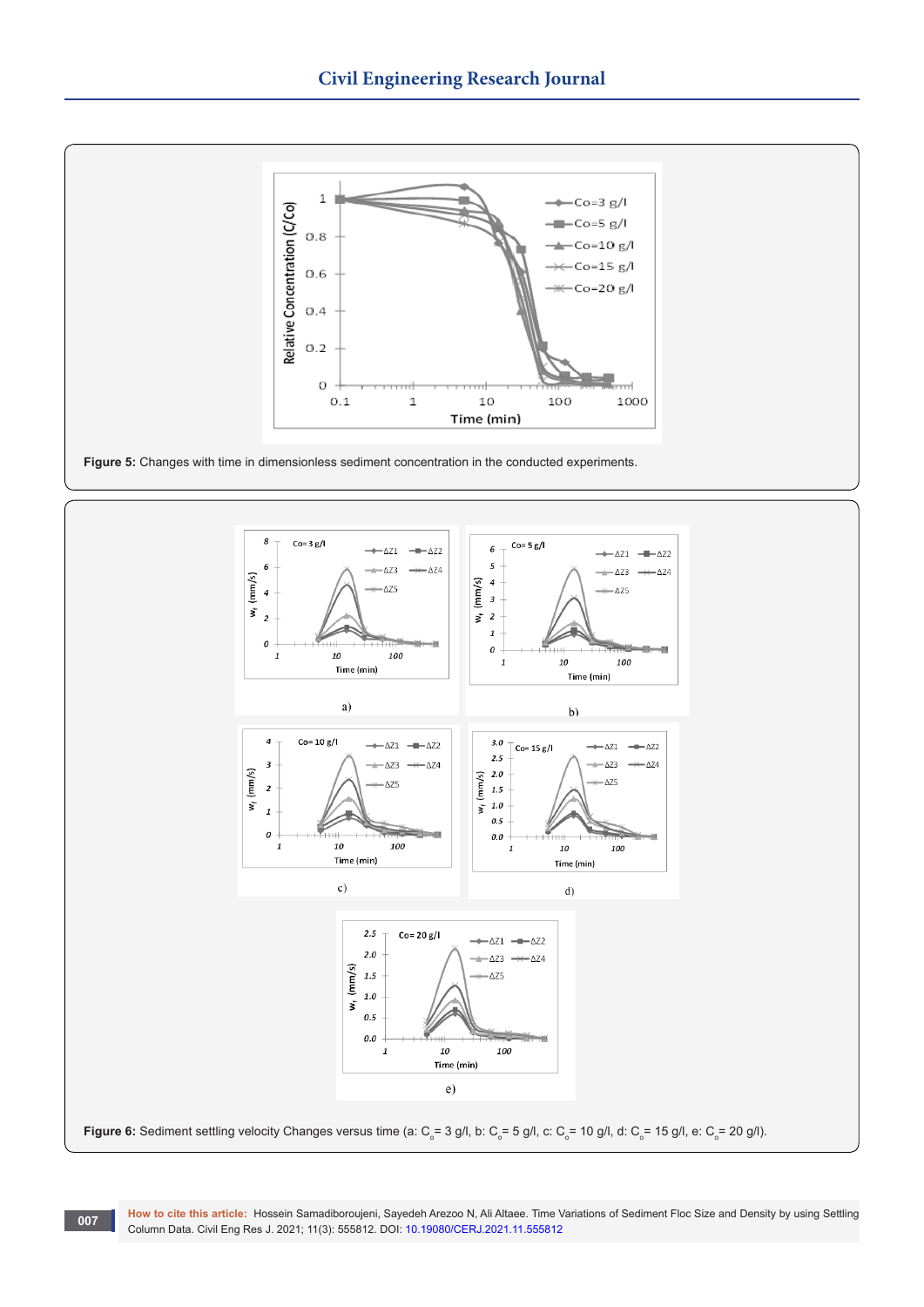| Initial concen-<br>tration | Depth from the water<br>surface Time (min) | $\Delta Z1$<br>$(Z = 0.4$ to $0.8$ m) | $\Delta Z2$<br>$(Z = 0.8$ to<br>1.4 <sub>m</sub> | $\Delta Z3$<br>$(Z = 1.4 \text{ to } 1.8)$<br>m) | $\Delta Z3$<br>$(Z = 1.8 \text{ to } 2.4)$<br>m) | $\Delta Z4$<br>$(Z = 2.4$ to 2.8<br>m) |
|----------------------------|--------------------------------------------|---------------------------------------|--------------------------------------------------|--------------------------------------------------|--------------------------------------------------|----------------------------------------|
| $C_{0} = 3 g/l$            | $\mathsf S$                                | 0.318                                 | 0.398                                            | 0.483                                            | 0.567                                            | 0.629                                  |
|                            | 15                                         | 1.079                                 | 1.342                                            | 2.227                                            | 4.629                                            | 5.842                                  |
|                            | 30                                         | 0.465                                 | 0.748                                            | 0.964                                            | 1.085                                            | 1.181                                  |
|                            | 60                                         | 0.386                                 | 0.458                                            | 0.473                                            | 0.53                                             | 0.567                                  |
|                            | 120                                        | 0.186                                 | 0.212                                            | 0.215                                            | 0.248                                            | 0.25                                   |
|                            | 240                                        | 0.017                                 | 0.028                                            | 0.031                                            | 0.077                                            | 0.113                                  |
|                            | 480                                        | 0.008                                 | 0.013                                            | 0.014                                            | 0.016                                            | 0.02                                   |
| $C_{o} = 5 g/l$            | 5                                          | 0.324                                 | 0.356                                            | 0.463                                            | 0.552                                            | 0.57                                   |
|                            | 15                                         | 0.927                                 | 1.161                                            | 1.611                                            | 3.094                                            | 4.822                                  |
|                            | 30                                         | 0.445                                 | 0.509                                            | 0.578                                            | 0.765                                            | 0.904                                  |
|                            | 60                                         | 0.176                                 | 0.265                                            | 0.353                                            | 0.409                                            | 0.487                                  |
|                            | 120                                        | 0.064                                 | 0.107                                            | 0.181                                            | 0.187                                            | 0.196                                  |
|                            | 240                                        | 0.019                                 | 0.05                                             | 0.077                                            | 0.085                                            | 0.105                                  |
|                            | 480                                        | 0.01                                  | 0.016                                            | 0.021                                            | 0.03                                             | 0.064                                  |
| $C_{0} = 10 g/l$           | 5                                          | 0.177                                 | 0.358                                            | 0.437                                            | 0.505                                            | 0.526                                  |
|                            | 15                                         | 0.724                                 | 0.926                                            | 1.562                                            | 2.38                                             | 3.393                                  |
|                            | 30                                         | 0.397                                 | 0.482                                            | 0.541                                            | 0.634                                            | 0.821                                  |
|                            | 60                                         | 0.1                                   | 0.181                                            | 0.211                                            | 0.321                                            | 0.506                                  |
|                            | 120                                        | 0.057                                 | 0.095                                            | 0.162                                            | 0.17                                             | 0.355                                  |
|                            | 240                                        | 0.017                                 | 0.03                                             | 0.077                                            | 0.166                                            | 0.175                                  |
|                            | 480                                        | 0.009                                 | 0.015                                            | 0.018                                            | 0.024                                            | 0.044                                  |
| $C_{0} = 15$ g/l           | 5                                          | 0.156                                 | 0.174                                            | 0.282                                            | 0.407                                            | 0.469                                  |
|                            | 15                                         | 0.685                                 | 0.772                                            | 1.219                                            | 1.507                                            | 2.557                                  |
|                            | 30                                         | 0.197                                 | 0.266                                            | 0.516                                            | 0.648                                            | 0.674                                  |
|                            | 60                                         | 0.092                                 | 0.154                                            | 0.288                                            | 0.318                                            | 0.467                                  |
|                            | 120                                        | 0.04                                  | 0.072                                            | 0.14                                             | 0.165                                            | 0.317                                  |
|                            | 240                                        | 0.017                                 | 0.023                                            | 0.025                                            | 0.062                                            | 0.078                                  |
|                            | 480                                        | 0.009                                 | 0.014                                            | 0.017                                            | 0.024                                            | 0.031                                  |
| $C_{0} = 20 g/l$           | 5                                          | 0.096                                 | 0.142                                            | 0.23                                             | 0.342                                            | 0.426                                  |
|                            | 15                                         | 0.598                                 | 0.698                                            | 0.923                                            | 1.265                                            | 2.135                                  |
|                            | 30                                         | 0.152                                 | 0.181                                            | 0.194                                            | 0.309                                            | 0.43                                   |
|                            | 60                                         | 0.057                                 | 0.069                                            | 0.103                                            | 0.155                                            | 0.18                                   |
|                            | 120                                        | 0.017                                 | 0.019                                            | 0.083                                            | 0.126                                            | 0.141                                  |
|                            | 240                                        | 0.013                                 | 0.016                                            | 0.019                                            | 0.074                                            | 0.092                                  |
|                            | 480                                        | 0.003                                 | 0.004                                            | 0.008                                            | 0.012                                            | 0.014                                  |

**Table 1:** Settling velocity of cohesive sediments in settling column tests (mm/s).

## **Time Variation of the Floc Diameter and Density**

Under the assumption that the structure of flocs is selfsimilar, the concept of fractal geometry can be used to describe the geometrical characteristics of this structure. This concept has

been applied widely to the description of floc geometry. In this work, Kranenburg's equation and Stokes' Law relationship have been used to estimate the time variability of the geometrical characteristics of the floc, including diameter and density. For this purpose, these two equations have been numerically solved,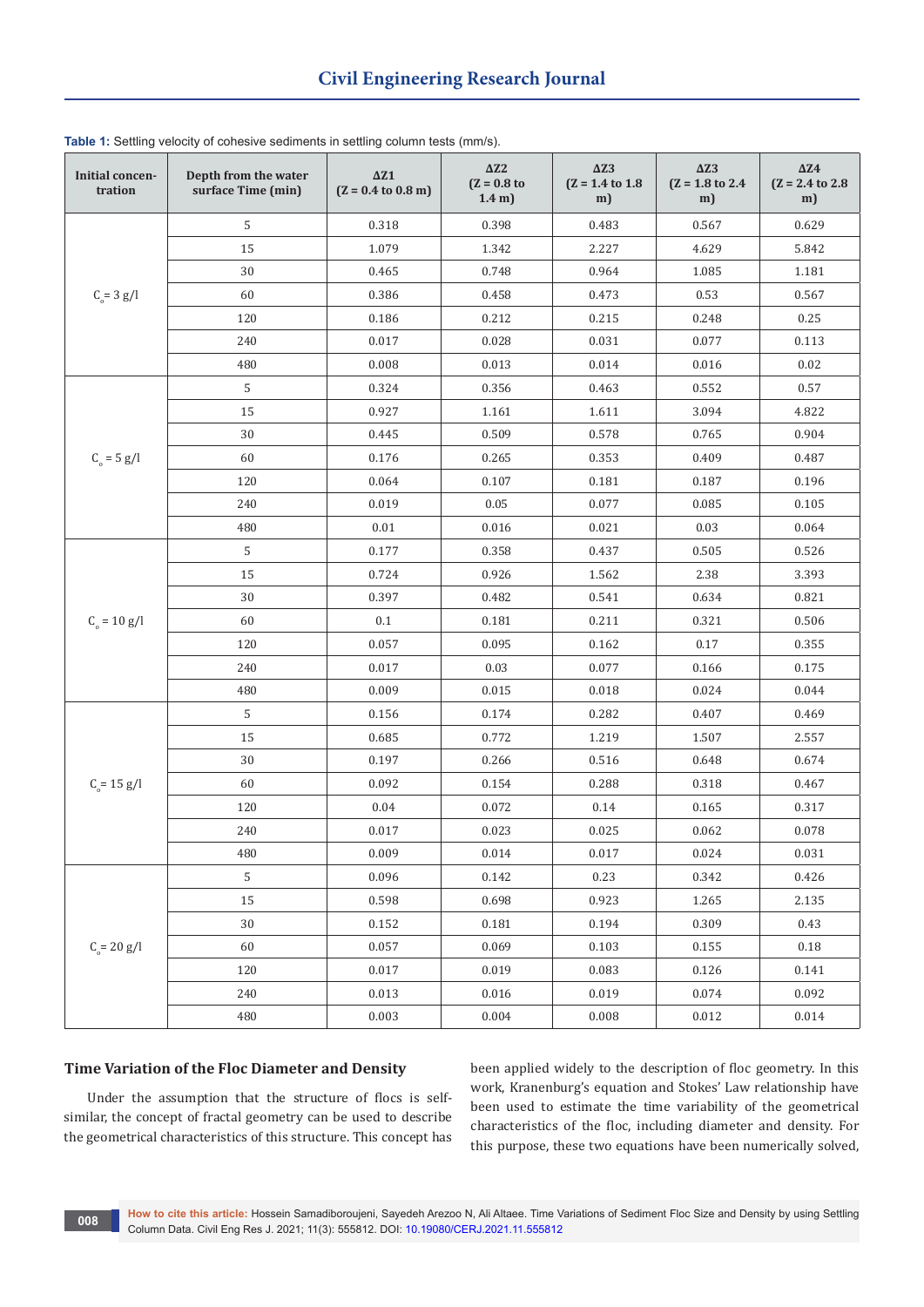and the floc diameter and density were calculated at each time and level. The results of floc density calculations, as illustrated in (Figure 7), show that the floc density gets to the minimum value after 15 minutes of the start of the experiment because the flocs reach their maximum size. After reaching its minimum value, the density has an increasing trend, and it is concluded to the primary particle density. This figure also shows that the averaged floc density is decreased with the column depth. It may be because of growing the floc size with increasing the depth. The results of floc diameter calculations, as shown in (Figure 8), indicate that the floc diameter gets to the maximum value after 15 minutes of the start of the experiment because the flocs reach their maximum size. The results also show the average floc size has an increasing trend at first and after reaching its maximum value. This figure also indicates that the averaged floc size is decreased with increasing the column depth.



**How to cite this article:** Hossein Samadiboroujeni, Sayedeh Arezoo N, Ali Altaee. Time Variations of Sediment Floc Size and Density by using Settling **COLUMN DREAMS ANCHE.** 11055611 Samadhologiem, Sayeden Arezoo N, All Aliaee. Three v<br>Column Data. Civil Eng Res J. 2021; 11(3): 555812. DOI: [10.19080/CERJ.2021.11.555](http://dx.doi.org/10.19080/CERJ.2021.11.555812)812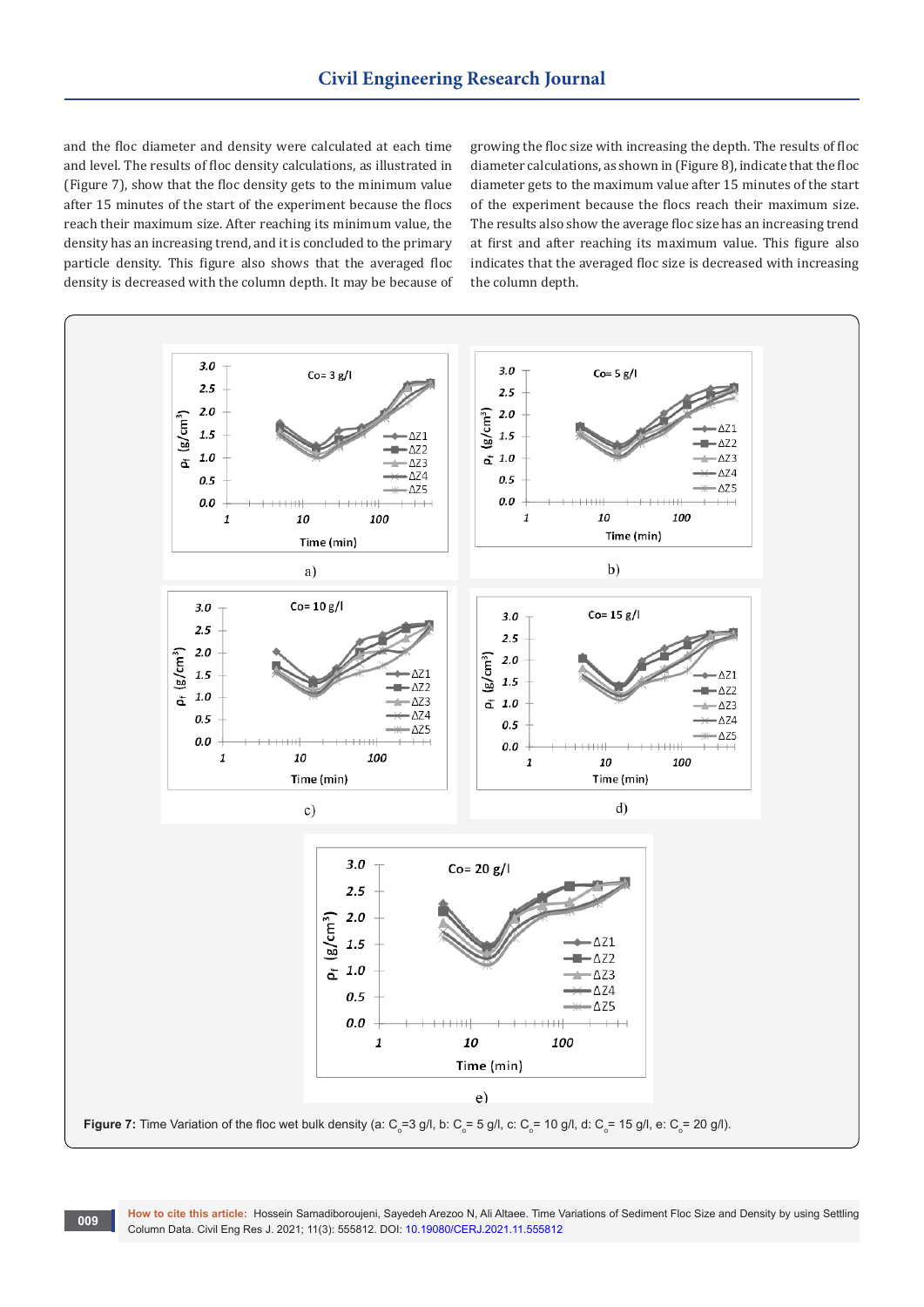

# **Conclusion**

According to the findings of this study, it can be concluded that:

a. At any initial concentration, as the depth of the water column increases, the amount of concentration increases too.

b. The results show that the maximum settling velocity of sediments is about 8 times the average settling velocity of the sediments, which shows significant flocculation of the sediments.

c. The settling velocity of sediments gets to the maximum value after 15 minutes of the start of the experiment because the

flocs reach their maximum size. These results are in agreement with those obtained by shin et al. [4], Sanford et al. [3] and Spiner et al. [5].

d. The results showed that the maximum amount of the settling velocity occurred at a low initial concentration of sediments (3g/l). Still, by increasing the initial concentration due to the water and sediment mixture entering into the hindered phase, the maximum amount of settling velocity of cohesive sediments began to decrease.

e. The results of floc density calculations show that the floc density gets to the minimum value after 15 minutes of the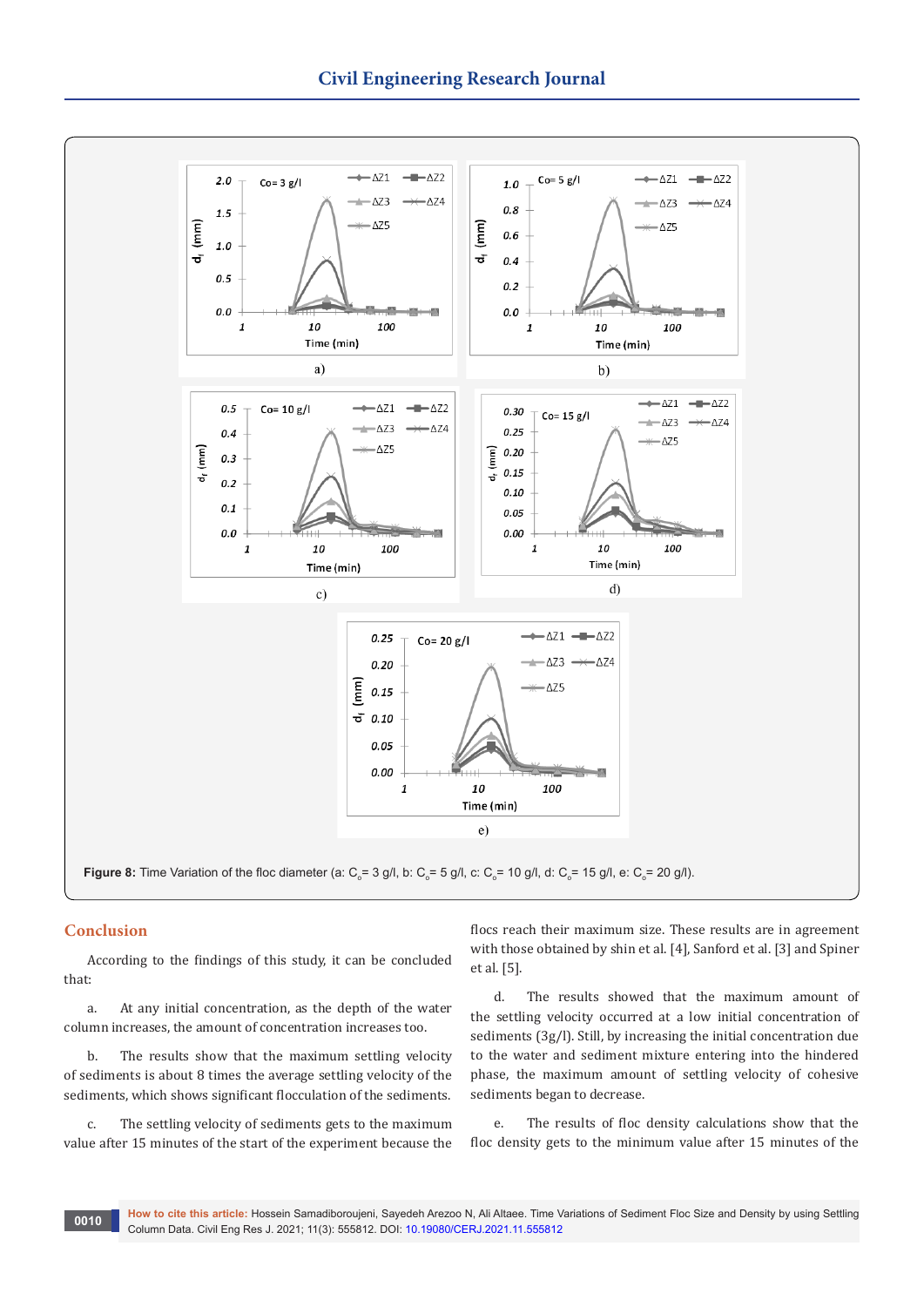start of the experiment and after reaching to its minimum value; the density has an increasing trend. Finally, it is concluded to the primary particle density.

f. The results of floc diameter calculations indicate that the floc diameter gets to the maximum value after 15 minutes of the start of the experiment because the flocs reach their maximum size. The results also show that the average floc size has an increasing trend at first and before reaching its maximum value. The averaged floc size has also been decreased with increasing the column depth.

# **Acknowledgment**

The authors would like to express their sincere gratitude to Shahrekord university research deputy.

## **References**

- 1. Samadi-Boroujeni H, Fathi-oghaddam M, Shafaie-Bajestan M, Mohammad.Vali.Saman H (2005) Modelling of Sedimentation and Self-Weight Consolidation of Cohesive Sediments, Sediment and Ecohydraulics Intercoh 2005. 1st edn, Elsevier B.V. Oxford, UK, ISBN: 978-444-53184-1 pp: 165-191.
- 2. Mehta AJ (2014) An introduction to hydraulics of fine sediment transport. Hackensack, NJ: World Scientific pp: 1039.
- 3. Sanford L, Dickhudt PJ, Rubiano-Gomez L, Yates M, Suttles SE (2005) Variability of suspended particle concentrations, sizes, and settling velocities in the Chesapeake Bay turbidity maximum. In: Droppo IG, Leppard GG, Liss SN, Milligan TG (eds.) Flocculation in Natural and Engineered Environment Systems. CRC Press, Washington D.C. pp: 211-356.
- 4. Shin HJ, Son M, Lee G (2015) Stochastic Flocculation Model for Cohesive Sediment Suspended in Water. Water 7: 2527-2541.
- 5. [Spicer PT, Pratsinis SE, Raper J, Amal R, Bushell G, et al. \(1998\) Effect](https://www.sciencedirect.com/science/article/abs/pii/S0032591097033895)  [of shear schedule on particle size, density, and structure during](https://www.sciencedirect.com/science/article/abs/pii/S0032591097033895)  [flocculation in stirred tanks. Power Tech 97\(1\): 26-34.](https://www.sciencedirect.com/science/article/abs/pii/S0032591097033895)
- 6. [Zhongfan Zhu Zh \(2019\) A formula for the settling velocity of cohesive](https://iwaponline.com/ws/article/19/5/1422/65501/A-formula-for-the-settling-velocity-of-cohesive)  [sediment flocs in water, Water Supply 19\(5\): 1422-1428.](https://iwaponline.com/ws/article/19/5/1422/65501/A-formula-for-the-settling-velocity-of-cohesive)
- 7. [Zhao J, Yang G, Kreitmair M, et al. \(2018\) A simple method for](https://link.springer.com/article/10.1631/jzus.A1700185)  [calculating in-situ settling velocities of cohesive sediment without](https://link.springer.com/article/10.1631/jzus.A1700185)  [fractal dimensions. J. Zhejiang Univ. Sci. A 19, 544-556.](https://link.springer.com/article/10.1631/jzus.A1700185)
- 8. Mhashhash A, Bockelmann-Evans B, Pan Sh (2018) A new settling velocity equation for cohesive sediment based on experimental analysis. Journal of Ecohydraulics 1-9.
- 9. [Floyd IE, Smith SJ, Scott SH, Brown GL \(2016\) Flocculation and settling](https://apps.dtic.mil/sti/pdfs/AD1002918.pdf)  [velocity estimates for reservoir sedimentation analysis. ERDC/CHL](https://apps.dtic.mil/sti/pdfs/AD1002918.pdf)  [CHETN-XIV-46. Vicksburg, MS: US Army Engineer Research and](https://apps.dtic.mil/sti/pdfs/AD1002918.pdf)  [Development Center.](https://apps.dtic.mil/sti/pdfs/AD1002918.pdf)
- 10. Owen MW (1971) The effect of turbulence on the settling velocities of silt flocs. In Proceedings of the Fourteenth Congress of the International Association of Hydraulic Research (IAHR) 4: 27-32.
- 11. [Gibbs RJ \(1985\) Estuarine flocs: Their size, settling velocity and](https://agupubs.onlinelibrary.wiley.com/doi/abs/10.1029/JC090iC02p03249)  [density. Journal of Geophysical Research 90\(C2\): 3249-3251.](https://agupubs.onlinelibrary.wiley.com/doi/abs/10.1029/JC090iC02p03249)
- 12. [Kranck K, Milligan T \(1992\) Characteristics of suspended particles at](https://agupubs.onlinelibrary.wiley.com/doi/abs/10.1029/92JC00950)  [an 11-hour anchor station in San Francisco Bay, California. Journal of](https://agupubs.onlinelibrary.wiley.com/doi/abs/10.1029/92JC00950)  [Geophysical Research 97: 11373-11382.](https://agupubs.onlinelibrary.wiley.com/doi/abs/10.1029/92JC00950)
- 13. Van Leussen W (1994) Estuarine macroflocs: their role in fine-grained sediment transport, PhD thesis, Utrecht University, the Netherlands.
- 14. Teisson C (1997) A review of cohesive sediment transport models. In Cohesive Sediments ed. Burt N, Parker R, Watts J Chichester, UK: John Wiley & Sons pp: 367-381.
- 15. Teeter AM (2001) Clay-silt sediment modeling using multiple grain classes. Part I: Settling and deposition. In Coastal and Estuarine Fine Sediment Processes, ed McAnally WH, Mehta AJ Amsterdam, Netherlands: Elsevier Science BV pp: 157-171.
- 16. [Soulsby RL, Manning AJ, Spearman J, Whitehouse RJS \(2013\) Settling](https://www.sciencedirect.com/science/article/abs/pii/S0025322713000388)  [velocity and mass settling flux of flocculated estuarine sediments.](https://www.sciencedirect.com/science/article/abs/pii/S0025322713000388)  [Marine Geology 339: 1-12.](https://www.sciencedirect.com/science/article/abs/pii/S0025322713000388)
- 17. [Soulsby RL \(2000\) Methods for predicting suspensions of mud.](https://eprints.hrwallingford.com/897/)  [HR Wallingford Report TR-104. Wallingford, Oxfordshire, UK: HR](https://eprints.hrwallingford.com/897/)  [Wallingford.](https://eprints.hrwallingford.com/897/)
- 18. [Manning AJ, Dyer KR \(2007\) Mass settling flux of fine sediments in](https://www.sciencedirect.com/science/article/abs/pii/S002532270700179X)  [Northern European estuaries: Measurements and predictions. Marine](https://www.sciencedirect.com/science/article/abs/pii/S002532270700179X)  [Geology 245\(1-4\): 107-122.](https://www.sciencedirect.com/science/article/abs/pii/S002532270700179X)
- 19. [Pejrup M, Mikkelsen OA \(2010\) Factors controlling the field settling](https://www.sciencedirect.com/science/article/abs/pii/S0272771409004600)  [velocity of cohesive sediment in estuaries. Estuarine, Coastal and Shelf](https://www.sciencedirect.com/science/article/abs/pii/S0272771409004600)  [Science 87\(2\): 177-185.](https://www.sciencedirect.com/science/article/abs/pii/S0272771409004600)
- 20. [Winterwerp JC \(1998\) A simple model for turbulence induced](https://www.tandfonline.com/doi/abs/10.1080/00221689809498621)  [flocculation of cohesive sediment. Journal of Hydraulic Research](https://www.tandfonline.com/doi/abs/10.1080/00221689809498621)  [36\(3\): 309-326.](https://www.tandfonline.com/doi/abs/10.1080/00221689809498621)
- 21. Khelifa A, Hill PS (2006) Models for effective density and settling velocity of flocs. Journal of Hydraulic Research 44(3): 390-401.
- 22. [Strom K, Keyvani A \(2011\) An explicit full range settling velocity](https://pubs.geoscienceworld.org/sepm/jsedres/article-abstract/81/12/921/145362/An-Explicit-Full-Range-Settling-Velocity-Equation?redirectedFrom=fulltext)  [equation for mud flocs. Journal of Sedimentary Research 81: 921-934.](https://pubs.geoscienceworld.org/sepm/jsedres/article-abstract/81/12/921/145362/An-Explicit-Full-Range-Settling-Velocity-Equation?redirectedFrom=fulltext)
- 23. [Verney R, Lafite R, Brun-Cottan JC, Le Hir P \(2011\) Behaviour of a floc](https://archimer.ifremer.fr/doc/00027/13846/)  [population during a tidal cycle: Laboratory experiments and numerical](https://archimer.ifremer.fr/doc/00027/13846/)  [modeling. Continental Shelf Research 31\(10\) Supplement 10: S64-S83.](https://archimer.ifremer.fr/doc/00027/13846/)
- 24. [Lee BJ, Toorman E, Molz F, Wang J \(2011\) A two-class population](https://www.sciencedirect.com/science/article/abs/pii/S0043135410008833)  [balance equation yielding bimodal flocculation of marine or estuarine](https://www.sciencedirect.com/science/article/abs/pii/S0043135410008833)  [sediments. Water Research 45\(5\): 2131-2145.](https://www.sciencedirect.com/science/article/abs/pii/S0043135410008833)
- 25. Mehta AJ, Lott JW (1987) Sorting of fine sediment during deposition. Proc. Specialty Conf. Advances in Understanding Coastal Sediment Processes. Am. Soc. Civ. Eng, New York pp: 348-362.
- 26. [Fennessy MJ, Dyer KR, Huntley DA \(1994a\) Size and settling velocity](https://link.springer.com/article/10.1007/BF02334195)  [distributions of flocs in the Tamar Estuary during a tidal cycle.](https://link.springer.com/article/10.1007/BF02334195)  [Netherlands Journal of Aquatic Ecology 28: 275-282.](https://link.springer.com/article/10.1007/BF02334195)
- 27. [Mclauglin RT \(1959\) Settling properties of suspensions. proc. ASCE.](https://ascelibrary.org/doi/abs/10.1061/JYCEAJ.0000382) [HY12. Paper 2311. 85: 9-41.](https://ascelibrary.org/doi/abs/10.1061/JYCEAJ.0000382)
- 28. Cancio L, Neves R (1995) Three-dimensional Model System for Baroclinic Estuarine Dynamics and Suspended Sediment Transport in a Mesotidal Estuary. Computational Mechanics publications 11: 353- 360.
- 29. [Cancio L, Neves R \(1999\) Hydrodynamics and sediment suspension](https://www.sciencedirect.com/science/article/abs/pii/S0924796399000354)  [modelling in stuarine system. Journal of marine systems, 22: 105-116.](https://www.sciencedirect.com/science/article/abs/pii/S0924796399000354)
- 30. Krone RB (1962) Flume studies of the transport of sediment in estuarial shoaling process Final report. Hydraulic Engineering Laboratory and Sanitary Engineering Research Laboratory, University of California, Berkeley, California p: 110.
- 31. Mehta AJ, Partheniades E (1973) Depositional Behaviour of Cohesive Sediments. Coastal and Oceanographic Eng. Lab. Reports No.16, Univ. of Florida p: 97.